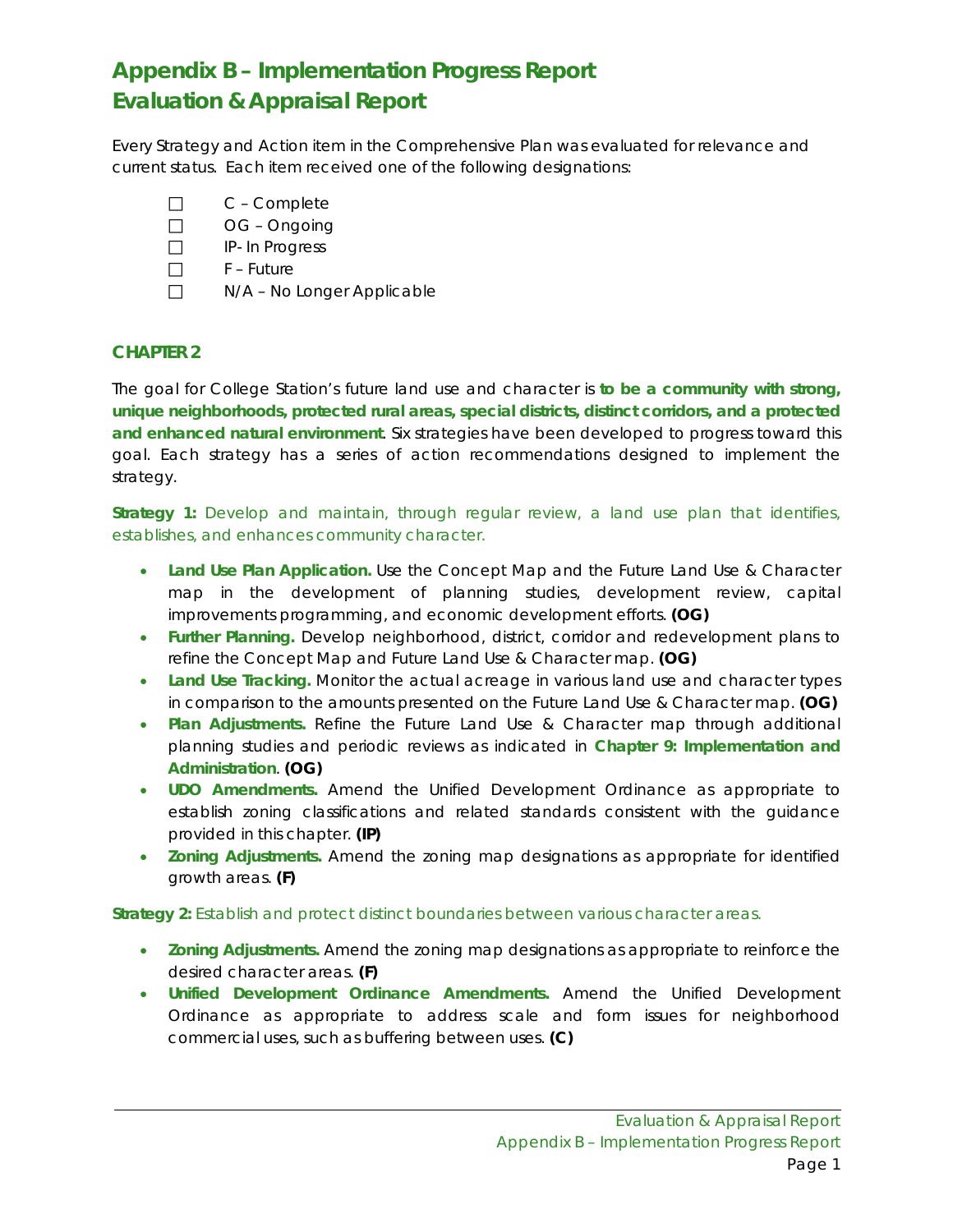*Strategy 3: Promote public and private development and design practices that ensure distinct neighborhoods, districts, and corridors.*

- **Further Planning.** Develop neighborhood, district and corridor plans to refine the Concept Map and Future Land Use & Character map. **(OG)**
- **Unified Development Ordinance Amendments.** Amend the Unified Development Ordinance as appropriate to address design issues that arise through the neighborhood, district, and corridor planning process. **(OG)**
- **Context Sensitive Roadway Design.** Adopt the context sensitive design approach to thoroughfare planning and roadway design outlined in this Plan. Coordinate with the Texas Department of Transportation to implement these same provisions in State corridors. **(F)**
- **Public Facility Design.** Design and renovate municipal buildings to establish or reinforce the desired character. Coordinate with Texas A&M University and the College Station Independent School District to implement these same practices as they construct new facilities. **(N/A)**
- **Incentives.** Develop a variety of incentive mechanisms to promote the preferred design practices where market conditions or regulatory measures may not guarantee their implementation. **(F)**
- **Greening of the City.** Increase tree planting and preservation efforts along streets, in parks, and in private developments. **(OG)**

### *Strategy 4: Promote public and private development and design practices that encourage resource conservation and protection.*

- **Conservation Design.** Encourage more extensive use of cluster design in portions of identified growth areas through mandatory open space conservation in exchange for more development options than currently entitled on properties. **(F)**
- **Preservation and Protection.** Amend the Unified Development Ordinance and other ordinances to protect significant natural features from development. This may include tree preservation and other ordinances to provide for riparian buffers and other environmental protections. **(N/A)**
- Land Acquisition. Acquire land that is valued for its natural features or open space through purchase or through conservation easements. **(OG)**
- **Green Building - Public Sector Leadership.** Continue the development and implementation of the "Green College Station" initiative. Coordinate with Texas A&M University and the College Station Independent School District in the implementation of similar efforts. **(N/A)**
- **Green Building - Private Sector Encouragement.** Develop a variety of incentive mechanisms to promote green building practices for private site and building design where market conditions or regulatory measures may not guarantee their implementation. **(N/A)**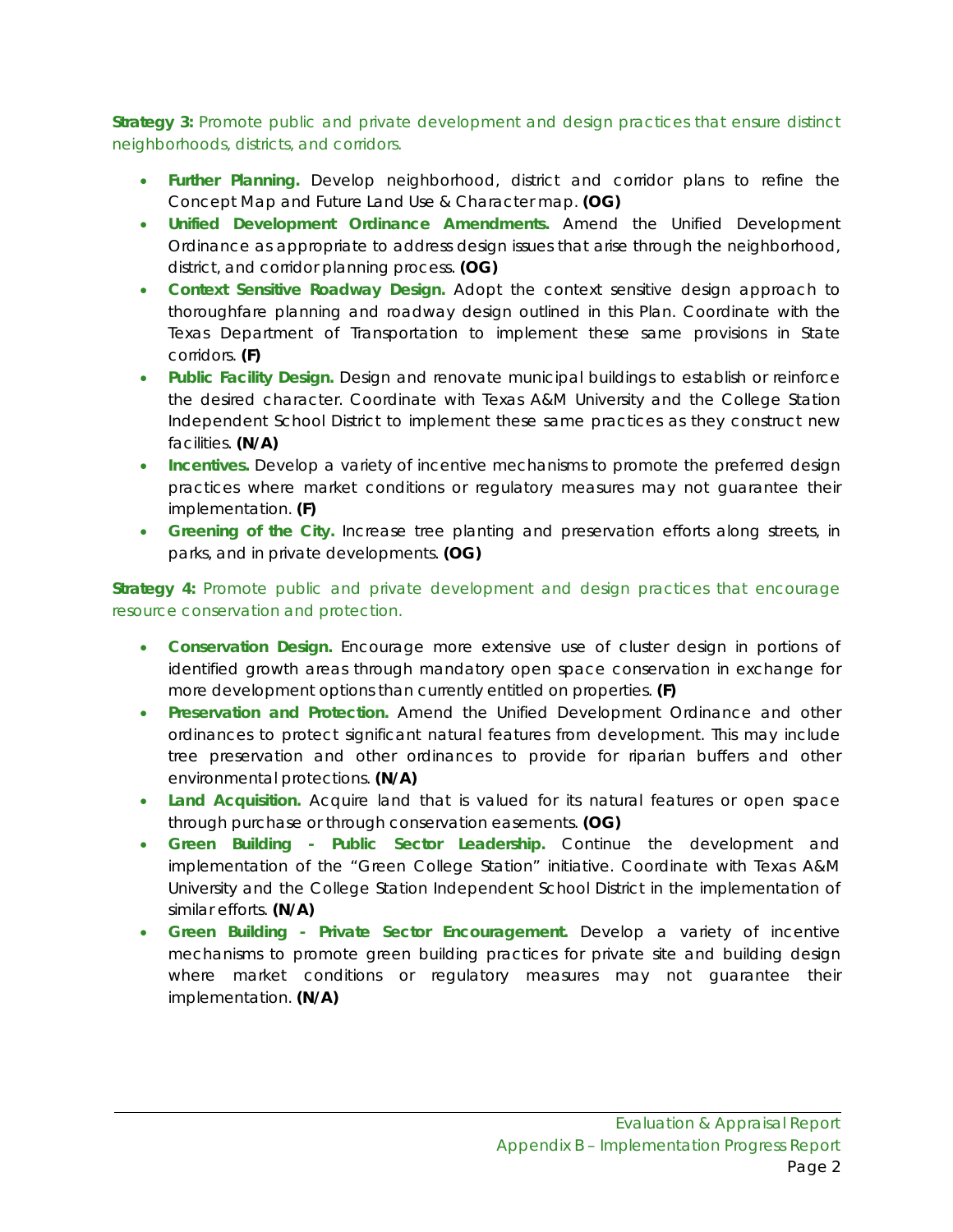*Strategy 5: Focus community enhancement activities to promote a strong sense of community identity.*

- **Right-of-Way Enhancements.** Add design features and beautification enhancements within road rights-of-way and at key highway intersections to further a common identity at important gateways and along image corridors. **(F)**
- **Unified Wayfinding.** Implement a formal, City-wide wayfinding system, providing a unifying and consistent design element that assists residents and visitors in locating community attractions. **(C)**

# *Strategy 6: Identify, protect, and enhance unique community assets in our natural and built environment.*

- **Community Assets Mapping.** Continue to refine and amend, as appropriate, the Community Assets Map contained in this Plan to provide a visual portrayal of the City's unique natural and man-made assets. **(OG)**
- **Further Planning.** Develop neighborhood, district, corridor and redevelopment plans to refine the Concept Map and Future Land Use & Character map. **(OG)**
- **Unified Development Ordinance Amendments.** Amend the Unified Development Ordinance as appropriate to address explicitly the protection and enhancement of unique community assets. **(F)**
- **Texas A&M University Coordination.** Continue to coordinate with Texas A&M University regarding the benefits and impacts of University sponsored development projects, and support ongoing efforts to implement the Campus Master Plan. **(OG)**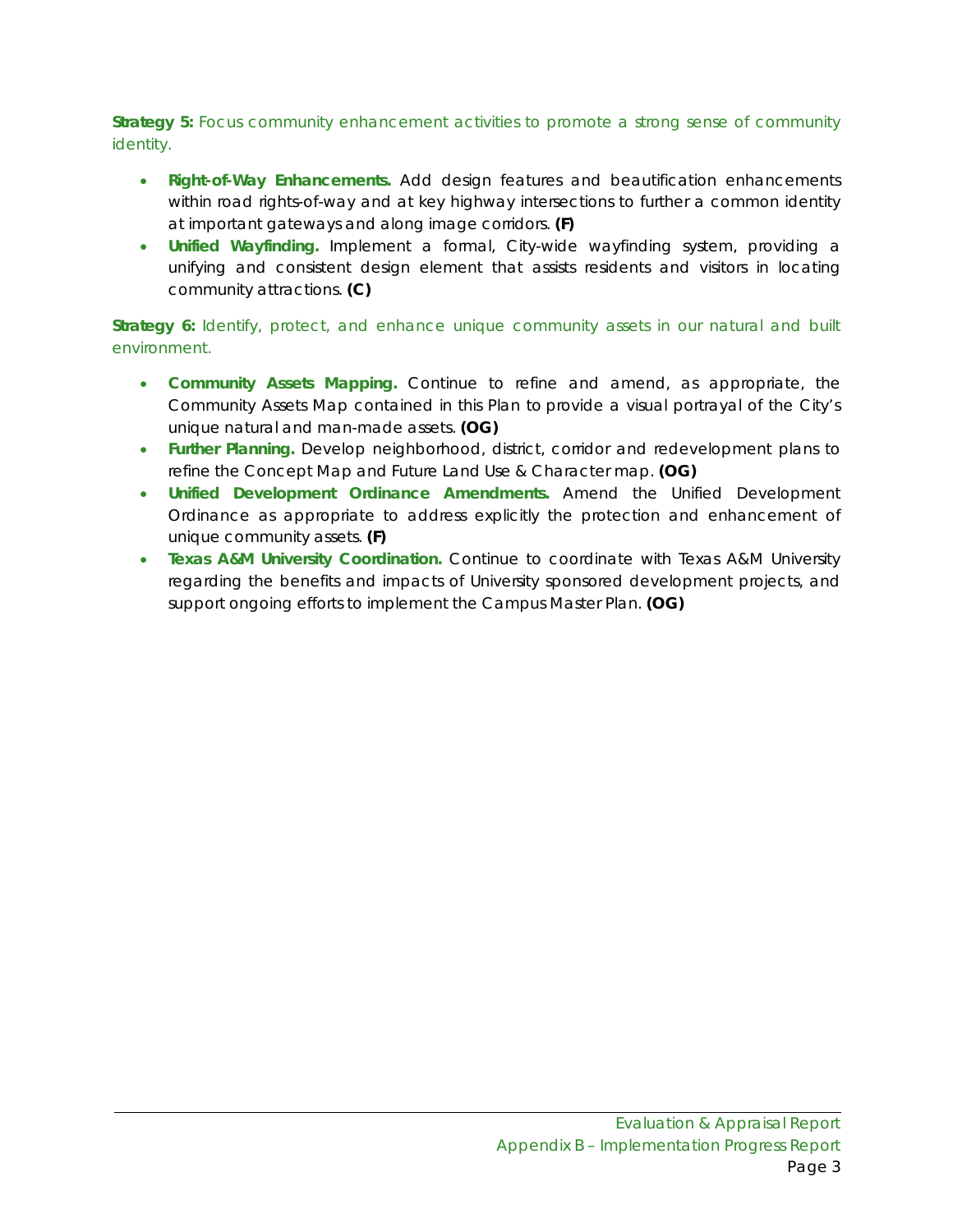College Station residents have been clear in their desire to promote strong and sustainable neighborhoods. The Comprehensive Plan Advisory Committee has addressed neighborhood integrity through establishing the goal for the Comprehensive Plan *to protect the long-term viability and appeal of established neighborhoods.* The associated strategies and actions outline the steps the City will take in meeting this goal.

*Strategy 1: Identify, protect, and enhance elements that contribute positively to neighborhood identity.*

- **Asset Mapping.** Identify and map community wide assets that contribute to College Station's identity as exhibited in **Chapter 2: Community Character**. **(OG)**
- **Neighborhood Specific Planning.** Utilize neighborhood plans to further identify and outline protection options for neighborhood-specific elements that contribute to neighborhood integrity. **(OG)**
- **Strategic Long-Range Planning.** Adopt recommendations from the Comprehensive Plan that help establish and protect neighborhood identity. **(OG)**
- **Sustainability.** Promote sustainable design of developing neighborhoods by utilizing concepts such as those included in **LEED ND**™ requirements. **(N/A)**
- **Historic Preservation.** Establish a historic preservation program that includes preservation ordinances, design guidelines, and educational and promotional programs. **(C)**
- **Neighborhood Associations.** Encourage establishment of homeowner, neighborhood, and tenant associations for all residential developments to ensure a direct, cooperative means for residents of an area to maintain neighborhood standards. **(OG)**
- **Predictable Infill.** Continue to utilize and adapt Single-Family Overlay regulations to protect neighborhood development patterns. **(OG)**
- **Environmental Protection.** Develop regulations and incentives that protect and preserve the natural environment in and around College Station including tree preservation, floodplain and greenway management, design flexibility, and growth management policies. **(OG)**
- **Transportation Options.** Promote multi-modal, context sensitive transportation connectivity to improve safety on neighborhood streets through the adoption of the Thoroughfare Plan; the Bicycle, Pedestrian, and Greenways Master Plan; development regulations; and capital improvement plans that insure these facilities are constructed in accordance with adopted plans. **(OG)**
- **Enhanced Aesthetics.** Develop standards for streetscaping, perimeter treatment, and signage for new residential subdivisions. **(F)**
- **Neighborhood Funding Support.** Continue to fund and expand the Neighborhood Grants program for neighborhood activities such as gateways, landscaping, and other permit application fees. **(OG)**
- **Attractive Public Facilities.** Enhance the standards for maintenance of public facilities such as streets and parks to ensure that these facilities are attractive assets for a neighborhood. **(N/A)**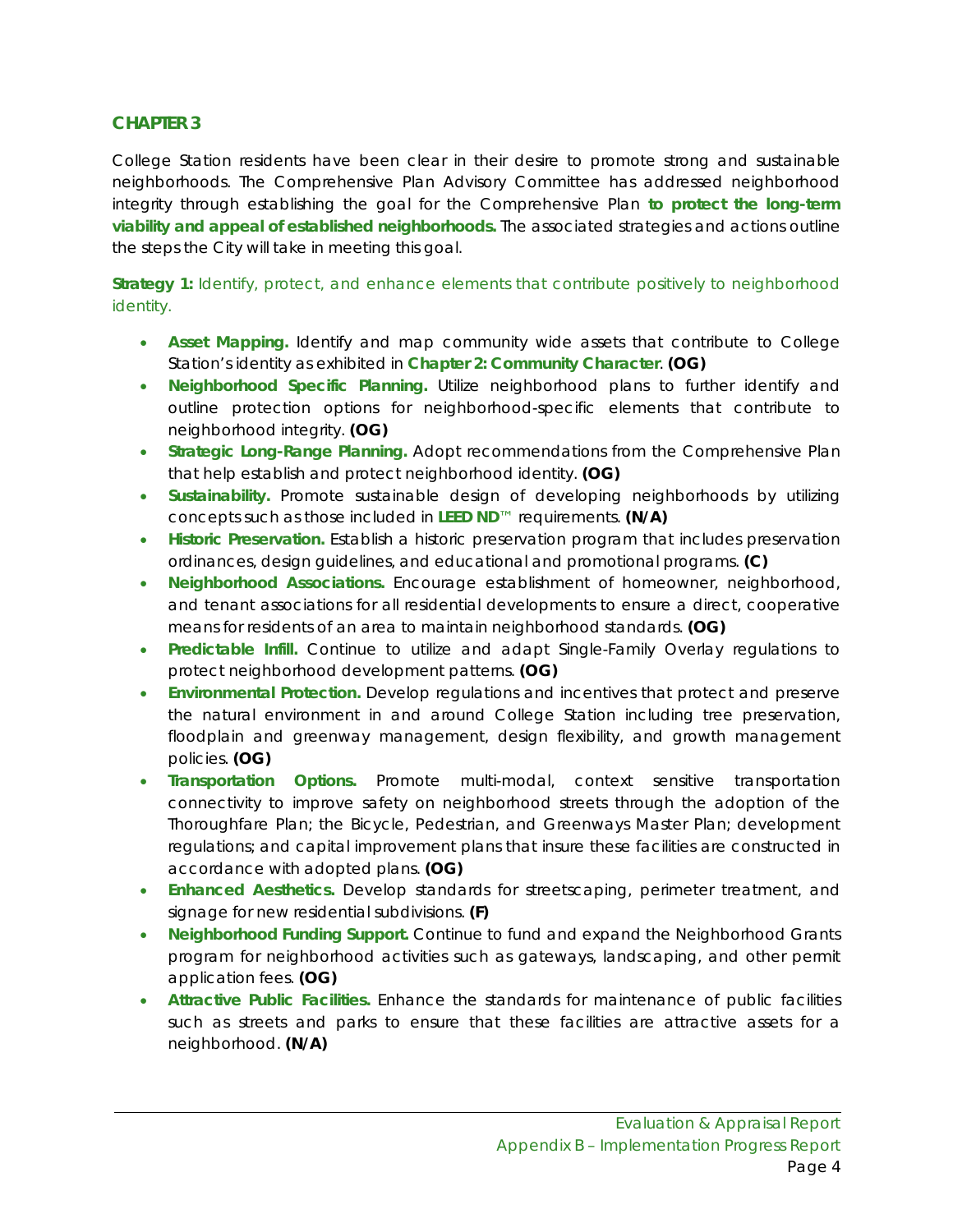# *Strategy 2: Identify and minimize elements that detract from community identity.*

- **Neighborhood Specific Planning.** Utilize neighborhood plans to help identify neighborhood-specific issues that detract from neighborhood identity and integrity, and develop options to minimize those issues. **(OG)**
- **Housing Maintenance Trends.** Maintain inventories of housing conditions by neighborhood to monitor trends in housing maintenance and upgrades, as well as signs of deterioration. **(OG)**
- **University Growth.** Monitor student enrollment and student housing trends to track impacts on the local housing market, including pressure for additional student-focused housing in new locations. **(OG)**
- **Code Enforcement.** Create an effective code enforcement program that expediently and efficiently resolves code violations, including:
	- o Develop methods to address noise violations including working with Texas A&M University police – to establish weekend patrols for noise, as well as public intoxication and other violations. **(C)**
	- o Create a system for the public to monitor enforcement complaints and track their resolution. **(C)**
	- o Prioritization of enforcement activities based on input from neighborhood plans. **(OG)**
- **Property Maintenance Standards.** Increase enforcement resources to ensure that minimum property standards are being upheld. **(IP)**
- **Public Maintenance Standards.** Enhance the standards for maintenance of public facilities such as streets and parks to ensure that these facilities are attractive assets for a neighborhood. **(N/A)**
- **Absentee-Owner Housing Policies.** Adopt the strategies found in the Strong and Sustainable Neighborhoods Report for managing the impacts of rental and absenteeowner housing. **(C)**
- **Parking Standards.** Develop programs and policies to better manage on-street parking such as:
	- o Coordinate with Texas A&M University regarding construction activities and/or special events to prevent excessive on-street parking in adjacent neighborhoods. **(IP)**
	- o Consider options to streamline neighborhood traffic management processes to address traffic calming and parking concerns in established neighborhoods. **(C)**

# *Strategy 3: Identify and implement tools to ensure that infill or redevelopment adjacent to or within a neighborhood is sensitive to its surroundings.*

- **Asset Mapping.** Identify and map areas for redevelopment as outlined in **Chapter 2: Community Character**. **(OG)**
- **Redevelopment.** Utilize neighborhood plans to further identify appropriate infill and redevelopment options, as well as to develop appropriate protection options for redevelopment that is incompatible with neighborhood plans. **(IP)**
- **Gentrification.** Create methods to identify, track, and minimize the undesirable effects of gentrification in established neighborhoods. **(N/A)**
- **Compatible Infill.** Establish development regulations to address the compatibility of infill or redevelopment in established neighborhoods and the transition of land uses around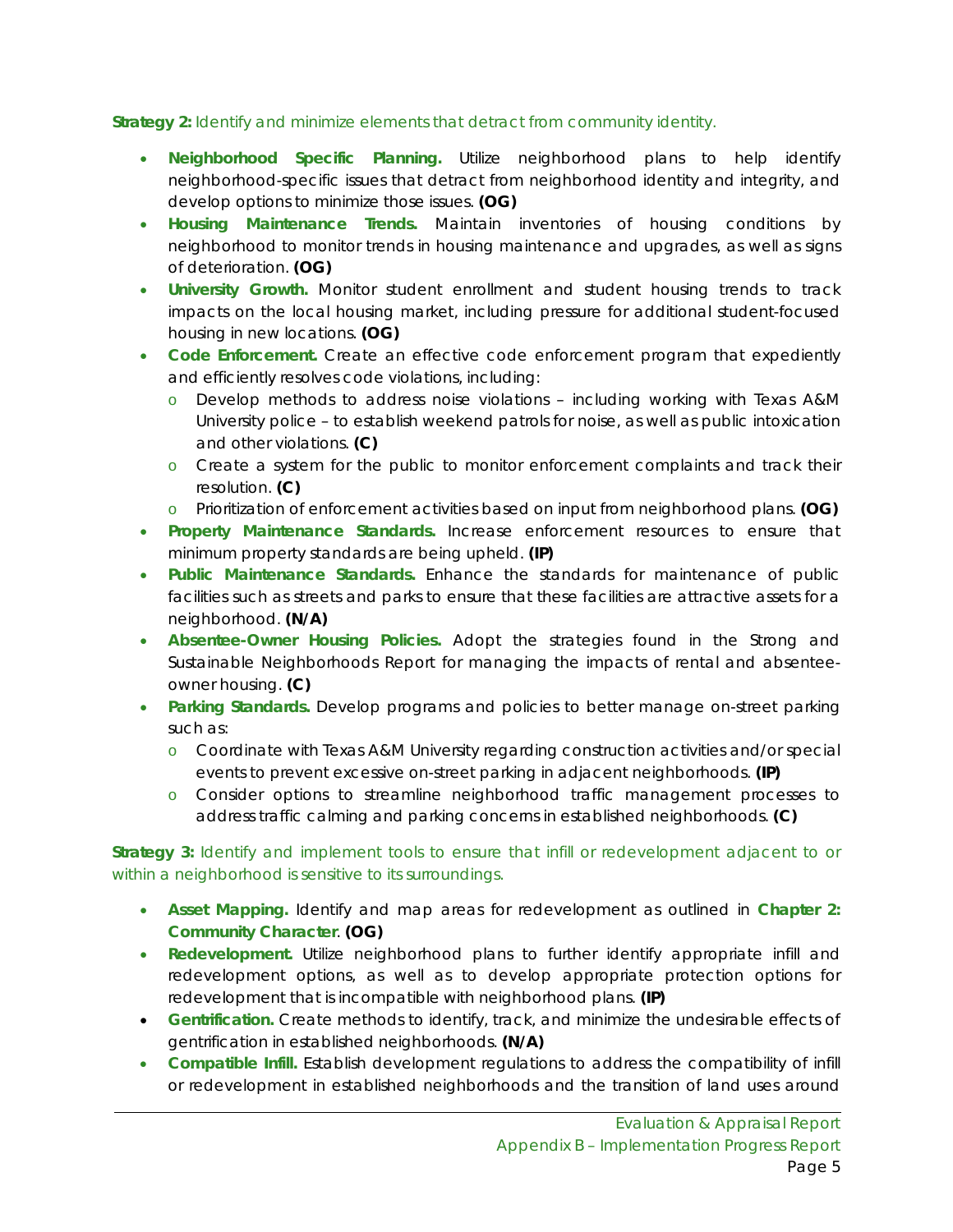the fringes of such neighborhoods, including regulations relating to height, setback, buffering, architectural style, lot coverage, landscape protection, and other development standards. **(F)**

• **Regulatory Obstacles.** Evaluate City codes to identify and remove regulatory obstacles to desired, compatible infill development and revitalization activity. **(F)**

# *Strategy 4: Develop, implement and maintain, through regular review, neighborhood plans.*

- **Neighborhood Programming.** Establish a neighborhood program that provides a single point of entry into the City organization oriented to addressing neighborhood issues and coordination of all City programs. **(C)**
- **Public Engagement**. Create communication, education, and training programs for neighborhood representatives to encourage stability, cross-communication, and development of skills to help neighborhoods make the best use of the resources available to them. Develop programs to increase public engagement in the planning process to keep citizens aware of development issues as they arise so that there is adequate time for review and understanding by the citizens before construction occurs. **(C)**
- **Data Monitoring.** Improve data collection and mapping regarding neighborhood opportunities and challenges. **(IP)**
- **Market Analysis.** Monitor nationwide trends in private development of student-oriented housing, as well as strategies used by other cities with major universities to address compatibility concerns associated with the location and design of such development. **(F)**
- **Neighborhood Specific Planning.** Establish neighborhood-specific plans which provide clear guidance for evaluating the appropriateness and compatibility of individual developments and their particular intensities and impacts within the context of the existing, desired community identity and conditions. **(OG)**
- **Character-Based Development.** Adopt a character-based approach to development regulation as outlined in **Chapter 2: Community Character** to increase flexibility and ease and encourage the implementation of planned developments which feature mixing of housing types and integration of other supportive uses and neighborhood amenities in a well-designed setting. **(N/A)**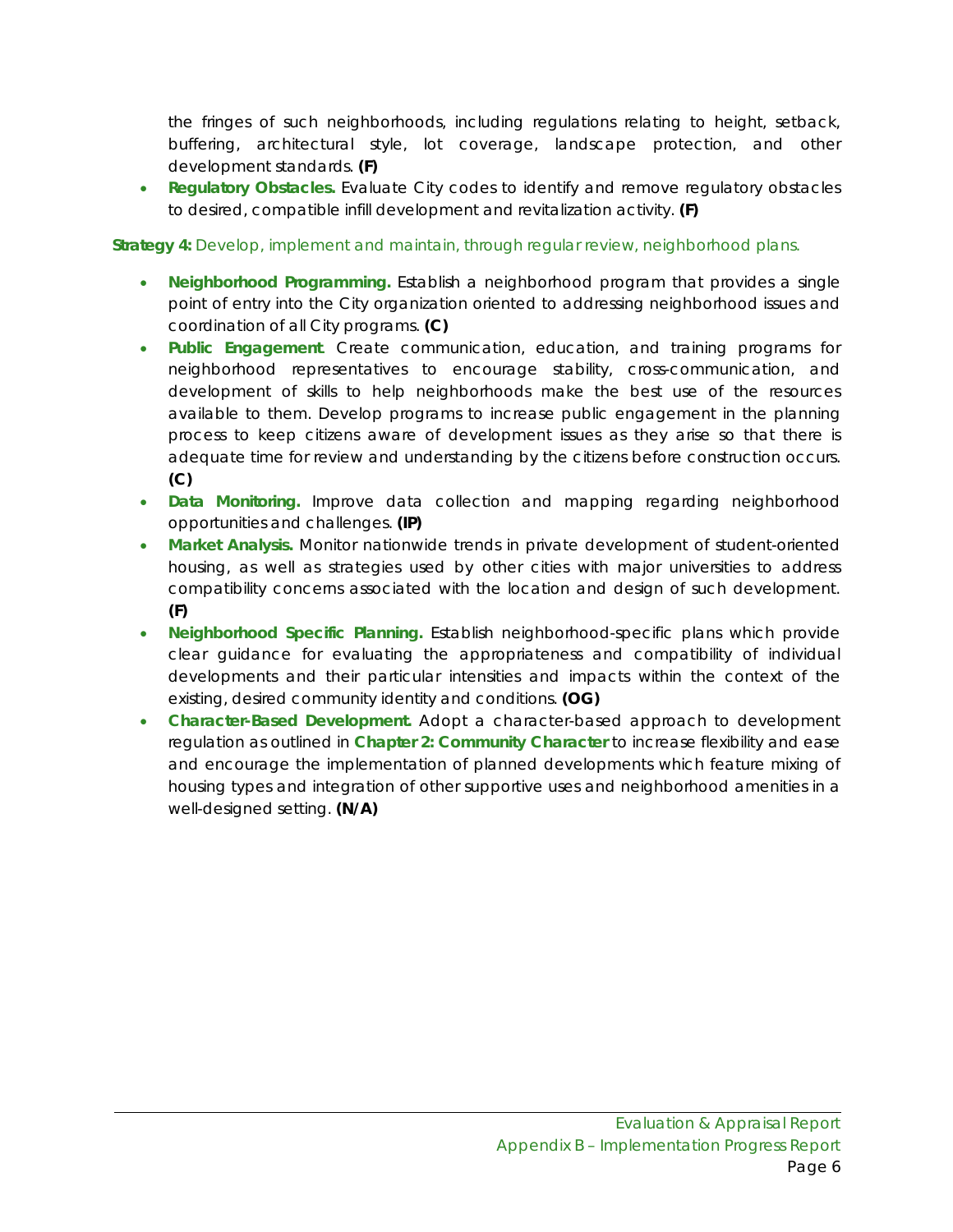The goal for economic development in College Station is *a diversified economy generating quality, stable, full-time jobs; bolstering the sales and property tax base; and contributing to a high quality of life*. Five strategies have been developed to progress toward this goal. Each strategy has a series of action recommendations designed to implement the strategy.

*Strategy 1: Promote and support new investment that serves regional market opportunities.*

- **Land Use Application.** Use the goals and strategies of **Chapter 2: Community Character** in the evaluation of rezoning requests, development of planning studies, capital improvements programming, and economic development efforts. **(OG)**
- **Further Planning.** Develop economic development master plan. **(C)**
- **Continued Partnerships.** Partner with organizations such as the Research Valley Partnership focusing on regional market opportunities. **(OG)**
- **Market Analysis.** Use impact-modeling to assist in determining appropriate types of development and their associated needs for long-term community sustainability**. (N/A)**
- **Emerging Industries Focus.** Identify and attract new knowledge-based industries, such as healthcare, bio-technology, agriculture technology, and information technology. **(OG)**
- **Incentive Policies and Guidelines.** Refine and monitor adopted economic development incentive guidelines to ensure appropriateness for the types of industry that the community seeks. **(OG)**

*Strategy 2: Promote and support the establishment, retention, and expansion of locally-owned businesses.*

- **Further Planning.** Develop an in-depth study of the challenges and needs of existing locally-owned businesses. **(C)**
- **Market Analysis.** Determine market competitiveness for locally-owned businesses and seek reasonable equity between locally-owned business, chain retail, and big-box type development. **(F)**
- **Contract Preference.** Continue current policy regarding preference for local businesses in the awarding of City contracts. **(OG)**
- **College Station Business Association.** Explore the formation of a College Station Business Association that will have as its focus the promotion of businesses located in the City. **(N/A)**

*Strategy 3: Promote and support the attraction of festivals, entertainment, conferences, conventions and other special events for the purpose of economic growth.*

- **Convention Center.** Develop and construct a convention center. **(N/A)**
- **Signature Event**. Develop, establish, promote, and execute a signature event with regional, State and potentially National recognition. **(N/A)**
- **Continued Partnerships**. Partner with organizations such as the Bryan-College Station Convention & Visitors Bureau focusing on the promotion of local tourism opportunities. **(OG)**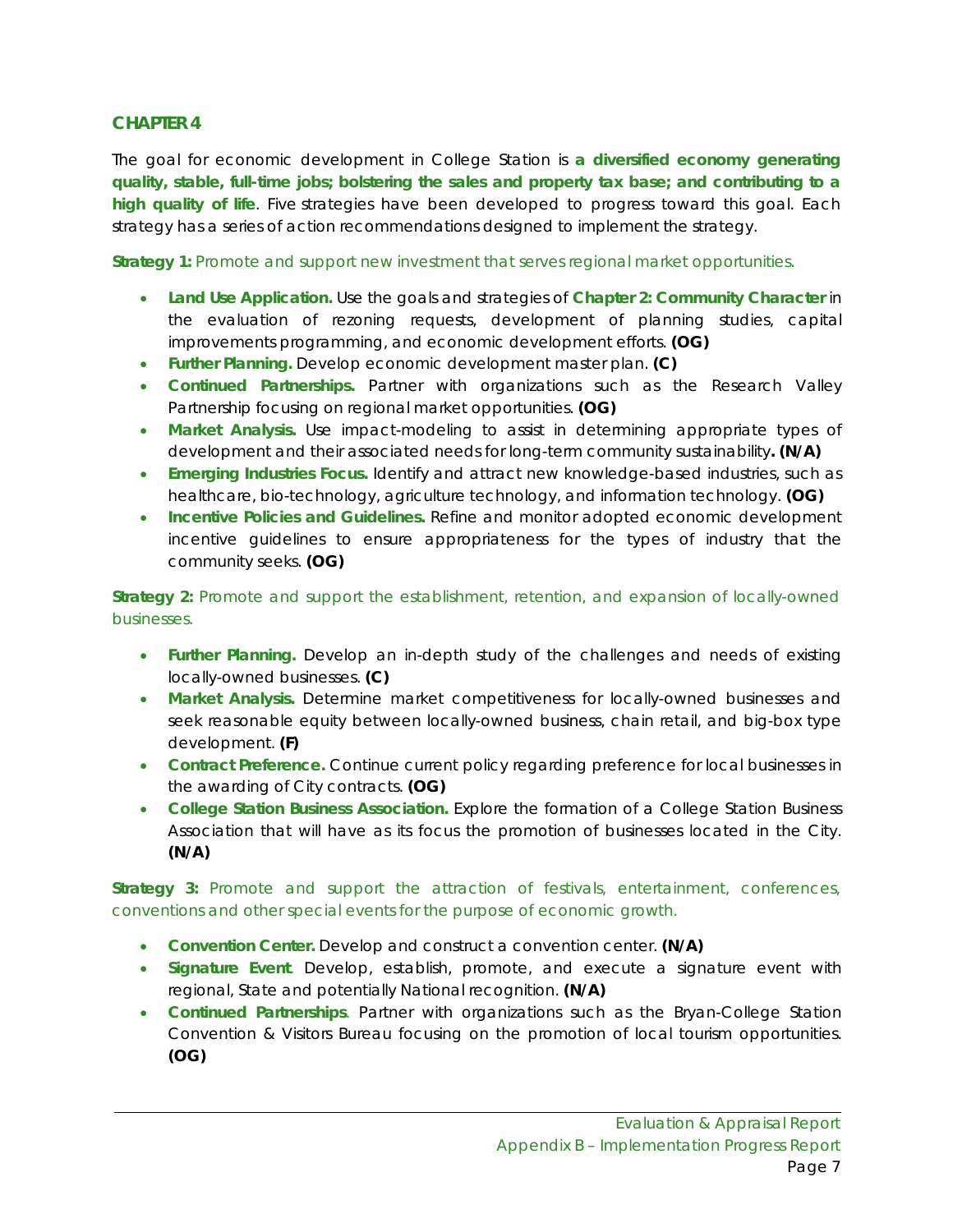# *Strategy 4: Identify and pursue redevelopment opportunities that further desired community character.*

- **Further Planning.** Participate in the development of neighborhood, district, corridor, redevelopment and master plans to refine the concepts and strategies identified in this Plan. **(OG)**
- **Support Redevelopment and Reinvestment.** Continue to lead the redevelopment efforts of areas such as Northgate and the University Drive corridor and continue to assist in the reinvestment efforts of private interests for areas including Post Oak Mall, Central Station Shopping Center, Wal-Mart, and Ramada Inn. **(OG)**
- **Mixed-Use Development.** Facilitate the development of retail, employment, and higher density housing in appropriate areas with an emphasis on integrated design and pedestrian and bicycle traffic as viable transportation alternatives. **(OG)**
- **Green Building Standards.** Research and promote green building standards and incentives for commercial/retail development. **(N/A)**

*Strategy 5: Protect and buffer prime economic generators from development that is out of character or that creates or contributes to decreased service levels.*

- **Further Planning.** Participate in the development of neighborhood, district, corridor, redevelopment and master plans to refine the concepts and strategies identified in this Plan. **OG)**
- **Impact Modeling Analysis.** Develop and implement a sophisticated impact modeling tool that will assist in determining appropriate developments given selected criteria (i.e., infrastructure, transportation, land use, and demographic demands and limitations). **(N/A)**
- **Development Prioritization.** Create and implement an objective system to prioritize potential development based upon size, scope, type, and economic impact. **(C)**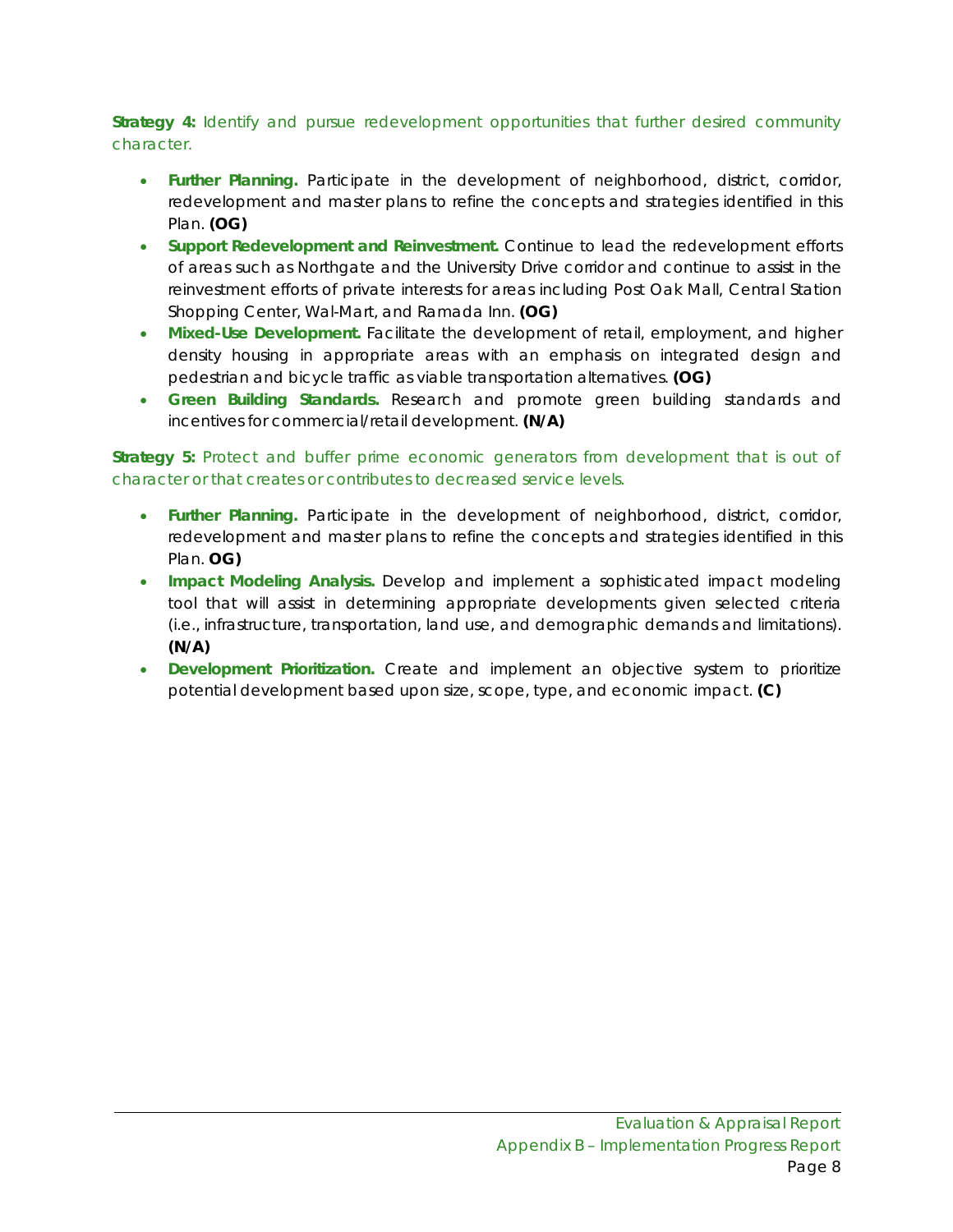The overall vision for College Station's community in the years ahead is to achieve and maintain a **diversity of parks, greenways and the arts for leisure and recreation as well as for entertainment, education and culture to achieve a high quality of life for all residents and visitors**. The three strategies in this section elaborate on these themes and community priorities.

*Strategy 1: Maintain and expand the parks and recreation system as well as its facilities and programs consistent with growth expectations.*

- **Plan Update.** Complete an update of the 2003 Recreation, Park, and Open Space Master Plan. **(C)**
- **Needs Assessment.** In addition to periodic plan review and updates, a comprehensive, community-wide needs assessment should be completed at least every five years to evaluate facilities and programs provided by the Parks and Recreation Department. **(OG)**
- **Secure more Parkland.** Continue to provide adequate land for future neighborhood, community, and regional park development. The Parkland Dedication Ordinance should continue to ensure community and neighborhood parkland dedication in the City limits and the Extraterritorial Jurisdiction. Additional methods should be used to supplement this effort in order to acquire prime parkland that is quickly disappearing through land development. This can be achieved through the Capital Improvements Program, public and private partnerships, and grants. **(OG)**
- **Park Development and Enhancement.** Invest in the rejuvenation of existing parks as well as complete improvements already detailed in previously approved master plans for specific parks and recreation facilities. Also develop additional master plans as appropriate (e.g., for future park development in the vicinity of the Rock Prairie Landfill once it closes, and for a skate park). **(OG)**
- **New and Enhanced Programs.** Pursue new programs and ongoing priorities that meet the needs of a growing and changing population. **(OG)**
- **Coordinated Improvements and Programming.** Implement new and improved facilities and programs with other agencies and entities where mutually beneficial partnership opportunities are available. **(OG)**
- **Role of the Private Sector.** Encourage the provision of parks facilities and programs that are unique or where demand exceeds supply through private sponsorship or investment such as additional swimming pools, a water park, or athletic fields. **(OG)**
- **Park Maintenance.** Further refine park maintenance standards that address growing needs of parks and facilities by optimizing and re-evaluating level of service standards. **(C)**
- **Communication and Marketing.** Enhance awareness and accessibility to programs and facilities through the City's website, publications and media outlets. **(OG)**
- **Resource Protection and Sustainability.** Continue to program and budget for streetscape and gateway projects that include the planting of native trees and other vegetation to improve neighborhoods, transportation corridors and other public places to create a greener City. **(OG)**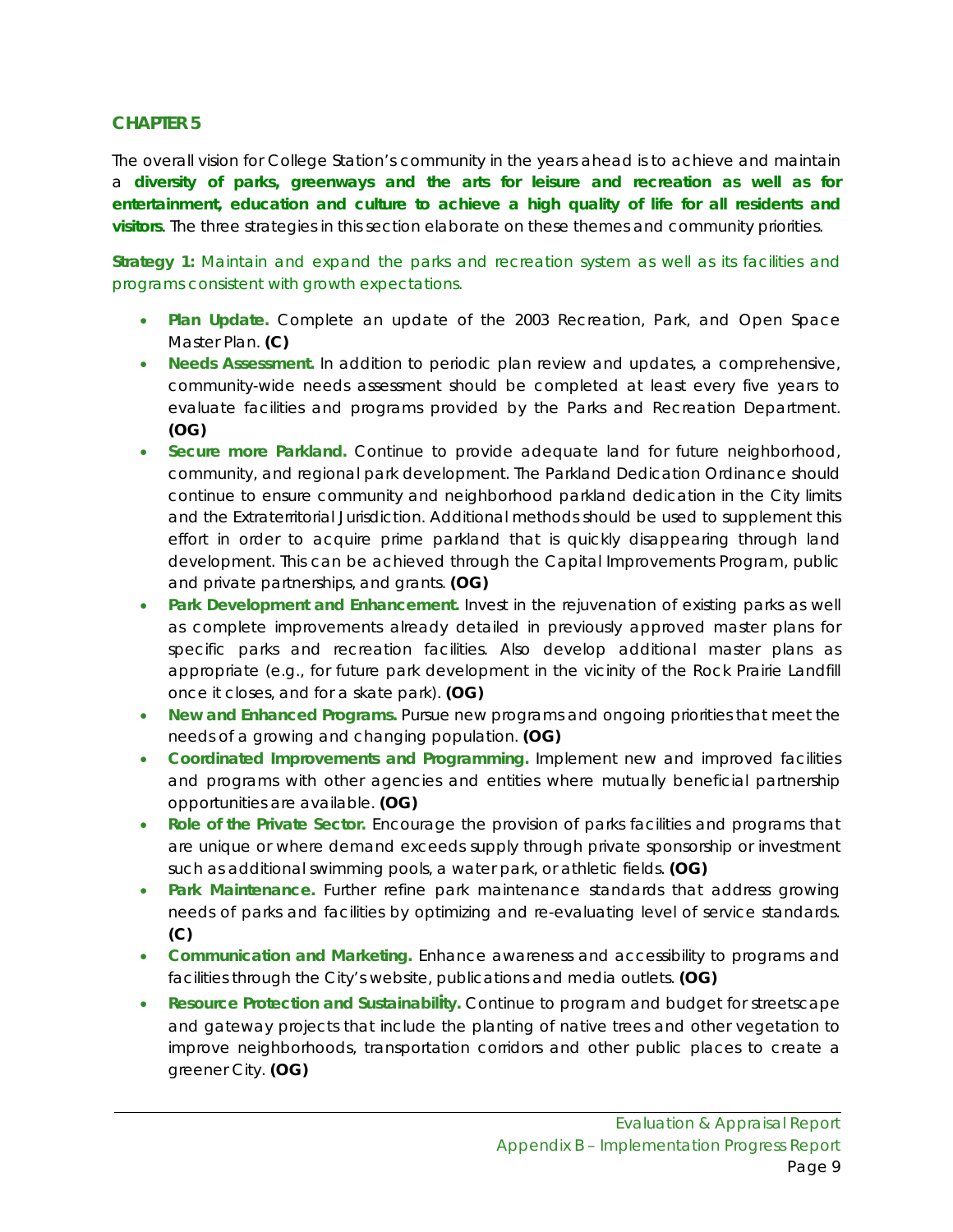# *Strategy 2: Preserve and enhance the greenways system of linear open spaces and trails for their intrinsic and functional value.*

- **Plan Update.** Complete an update to the 1999 Greenways Master Plan. **(C)**
- **Target Natural Corridors.** Designate key areas as "natural corridors" for phased greenway acquisition and development (specifically, the portion of Carter Creek from University Drive (SH 60) to the confluence with the Navasota River, and Lick Creek, from Pebble Creek Subdivision to the confluence with the Navasota River). **(C)**
- **Focus on Acquisition.** Determine additional methods to secure greenways that will help to establish the system. Utilization of grants, public and private partnerships, and the Capital Improvements Program should continue. Building incentives that encourage developers to design and build greenway trails. Connections between developments should be explored, as well as overlay zones, annexation opportunities and conservation easements. **(OG)**
- **Amend Ordinances.** Amend the drainage ordinance to include corridor widths and channel guidelines to protect greenways. Amend the Parkland Dedication Ordinance to complement recreation opportunities available in greenways. **(F)**
- **Implement Key Connections.** Create connections between key elements of the parks and recreation system and key destinations. **(F)**
- **Careful Design and Accessibility.** Design and construct sustainable and accessible trails that minimize environmental impact and promote scenic views and special features. Encourage developments that are oriented towards and designed for accessibility to greenway trails. **(OG)**
- **Attention to Maintenance.** Develop maintenance standards for greenways and trails. Costs of ongoing maintenance should be addressed through initial budgeting for new or extended greenway segments. **(F)**
- Coordination at all Levels. Promote cross-jurisdictional and inter-agency coordination on greenways acquisition, maintenance, funding and network expansion. Encourage neighborhood associations and other organizations to assist with upkeep (adoption programs) and inventory (wildlife, vegetation, wetlands and other natural features). **(OG)**

# *Strategy 3: Create and promote the arts through entertainment, educational and cultural opportunities that serve a variety of interests and abilities.*

- **Leadership and Partnership.** Continue the City's direct engagement, promotion and support of local and regional arts through representation on the Board of Directors of the Arts Council of Brazos Valley (ACBV), and through direct annual budget allocations to the Arts Council of Brazos Valley from the City's hotel occupancy tax revenue. **(OG)**
- **Facility Potential.** Determine whether the City, potentially in coordination with one or more other partners, should develop a performing arts facility. It should also be determined whether the City's anticipated new convention center (to be at the redeveloped Chimney Hill Shopping Center on University Drive) can and will include a performing arts component with appropriate space and design (e.g., theater/stage size and seating range, potential dual large and small performance spaces), either initially or through potential future expansion phases. **(F)**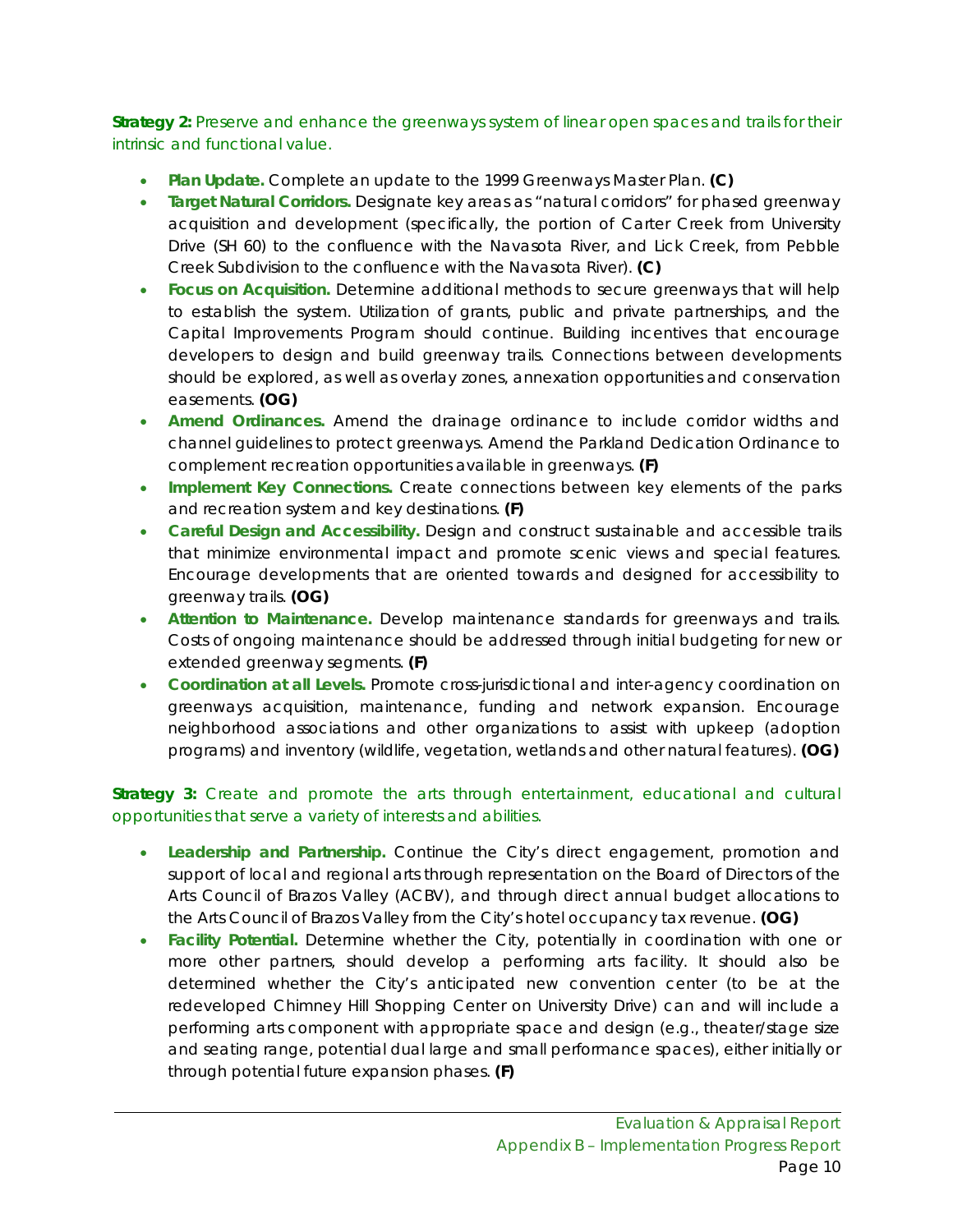- **Wolf Pen Creek District.** Continue to promote the multi-purpose mission of the Wolf Pen Creek District, particularly the City's intent as an area to live, work, and play. **(OG)**
- **Northgate Promotion.** Continue to implement the Northgate Redevelopment Implementation Plan, particularly as it relates to promotion of a live music scene in the area, and especially to provide opportunities for local talent. **(N/A)**
- **Redevelopment Opportunities.** Through anticipated redevelopment activity in coming years, especially where older apartment blocks are likely to be redone in similar or new land uses and/or use mixes, monitor opportunities to incorporate arts space or other components into redeveloped sites. **(F)**
- **Arts Related Programming.** Continue the City's role in nurturing young local artists and offering leisure and educational activities to adults and seniors, such as through the Senior Xtra Education program. **(OG)**
- **Direct Promotion.** Continue direct promotion of local cultural and entertainment offerings through the City's own website, and in coordination with the Bryan-College Station Convention & Visitors Bureau. **(OG)**
- **City Staff Support.** Continue to provide direct staff support for arts and cultural offerings. **(OG)**
- **Public Art.** The City should continue to support a community-wide installation and maintenance program in conjunction with the Arts Council of Brazos County, the City of Bryan, Texas A&M University, Brazos Valley, and the Texas Department of Transportation. **(OG)**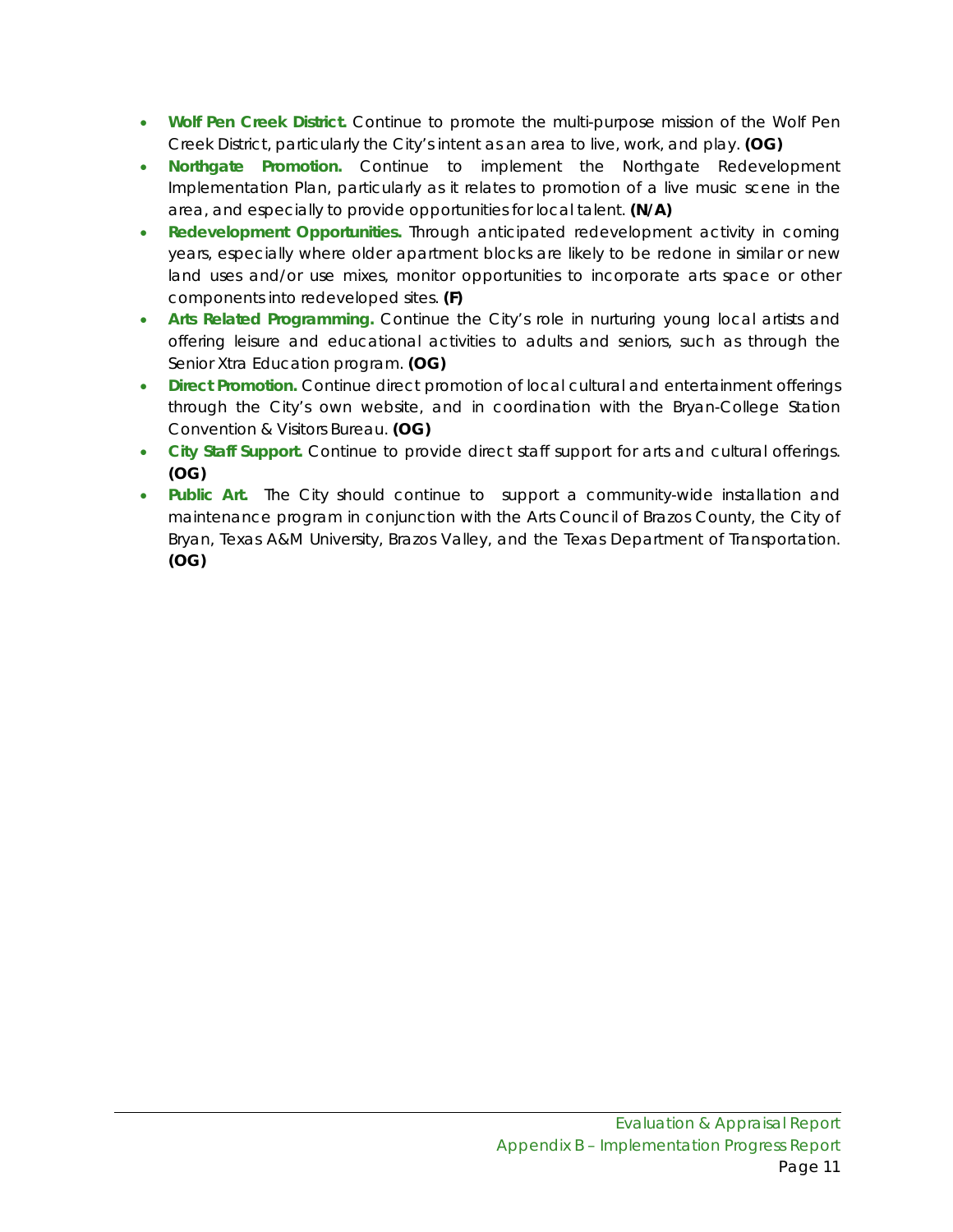College Station strives for **improved mobility through a safe, efficient, and well-connected multimodal transportation system designed to be sensitive to the surrounding land uses**. Five strategies have been developed to progress toward this goal. Each strategy has a series of action recommendations designed to implement the related strategy.

*Strategy 1: Develop, implement and maintain, through regular review, a multi-modal transportation plan that supports the planned growth and development pattern.*

- **Thoroughfare Plan.** Adopt and implement the Thoroughfare Plan. **(OG)**
- **Future Planning.** Amend the Thoroughfare Plan as necessary as neighborhood, district, corridor, and master plans are adopted by the City. **(OG)**
- **Project Programming.** Maintain and amend as necessary the City's various programs (Bryan-College Station Metropolitan Planning Organization Transportation Improvement Program, Capital Improvements Program, etc.) used to fund projects. **(OG)**
- **Monitor Trends.** Continue to collect and monitor transportation data including vehicle miles traveled, traffic counts, levels of service, transit ridership, and pedestrian and bicycle facility usage, crashes. **(OG)**
- **Context Sensitive Solutions.** Amend as necessary, the various tools used to implement the Thoroughfare Plan to ensure context sensitive solutions are employed. These include the Unified Development Ordinance, the Bryan-College Station Unified Design Guidelines, and the City's project development process. **(OG)**

#### *Strategy 2: Reduce and manage traffic congestion.*

- **Thoroughfare Plan.** Adopt and implement the Thoroughfare Plan. **(OG)**
- **Monitor Trends.** Continue to collect and monitor transportation data including vehicle miles traveled, traffic counts, levels of service, transit ridership, and pedestrian and bicycle facility usage, crashes. **(OG)**
- **Access Management.** Promote access management strategies where appropriate to preserve modal efficiency throughout the thoroughfare system. **(OG)**
- **Traffic Control Technology**. Install a state-of-the-art computerized traffic control system including signal synchronization. **(IP)**
- **Travel Demand Management**. Develop and implement a travel demand management program including real-time traffic information, traffic incident alerts, ridesharing programs, promotion of flexible work schedules, and encouragement of dense mixeduse development. **(F)**
- **Intersection Improvements**. Continue enhancements and upgrades at intersections to improve multi-modal efficiency. **(OG)**

#### *Strategy 3: Develop and implement context sensitive transportation solutions.*

- **Thoroughfare Plan.** Adopt and implement the Thoroughfare Plan. **(OG)**
- **Future Planning.** Amend the Thoroughfare Plan as necessary as neighborhood, district, corridor, and master plans are adopted by the City. **(OG)**
- **Context Sensitive Solutions.** Amend, as necessary, the various tools used to implement the Thoroughfare Plan to ensure context sensitive solutions are employed. These include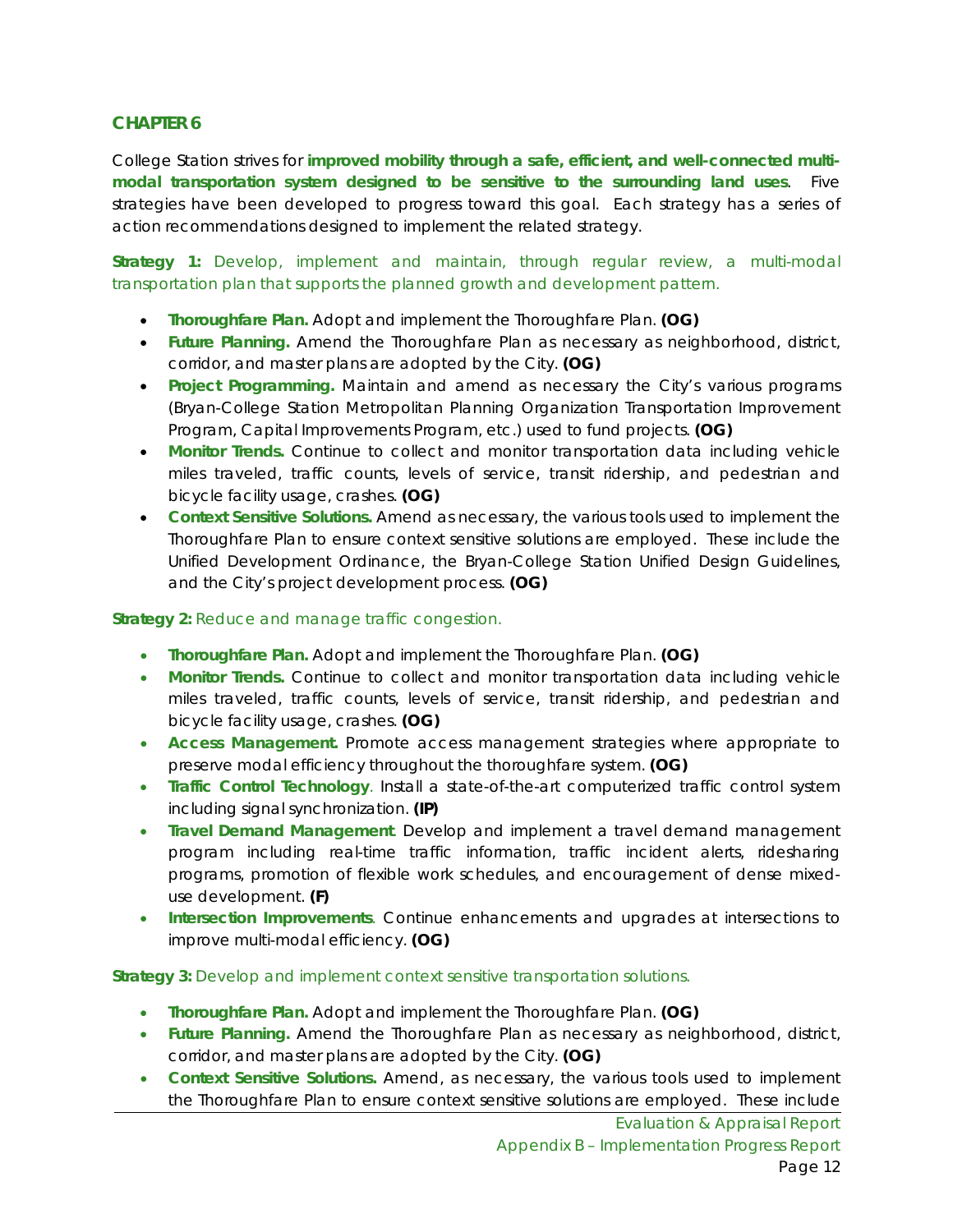the Unified Development Ordinance, the Bryan-College Station Unified Design Guidelines, and the City's project development process. **(OG)**

- **Bicycle and Pedestrian Planning.** Amend and implement the bicycle and pedestrian system master plans. **(OG)**
- **Transit.** Pursue opportunities with the current transit providers to expand and enhance transit services within and between activity centers and dense residential areas, concentrations of student housing, etc. **(F)**
- **Project Programming.** Maintain and amend as necessary the City's various programs (Bryan-College Station Metropolitan Planning Organization Transportation Improvement Program, and Capital Improvements Program) used to fund projects. **(OG)**
- **Primary Mobility Corridors.** Adopt and implement the context sensitive approach identified in this Plan for identified primary mobility corridors. **(OG)**
- **Rehabilitation Projects.** Adopt and implement the context sensitive approach identified in this Plan for rehabilitation projects located within established neighborhoods or districts. **(OG)**
- **Right-of-way Constrained Projects.** Adopt and implement a context sensitive approach and decision matrix for City projects where the available right-of-way is constrained. **(OG)**

# *Strategy 4: Promote and invest in alternative transportation options.*

- **Thoroughfare Plan.** Adopt and implement the Thoroughfare Plan. **(OG)**
- **Future Planning.** Amend the Thoroughfare Plan as necessary as neighborhood, district, corridor, and master plans are adopted by the City. **(OG)**
- **Context Sensitive Solutions.** Amend, as necessary, the various tools used to implement the Thoroughfare Plan to ensure context sensitive solutions are employed. These include the Unified Development Ordinance, the Bryan-College Station Unified Design Guidelines, and the City's project development process. **(OG)**
- **Bicycle and Pedestrian.** Amend and implement the bicycle and pedestrian system master plans. **(OG)**
- **Transit.** Pursue opportunities with the current transit providers to expand and enhance transit services within and between activity centers and dense residential areas, and concentrations of student housing. **(F)**
- **Project Programming.** Maintain and amend as necessary the City's various programs (Bryan-College Station Metropolitan Planning Organization Transportation Improvement Program, and Capital Improvements Program) used to fund projects. **(OG)**
- **Commuter Rail.** Continue to participate in the Texas High Speed Rail Initiative and similar efforts to bring commuter rail services to the City. **(OG)**

### *Strategy 5: Balance changes in land use with the capabilities of the transportation system.*

- **Use of Future Land Use & Character Map.** Adopt and implement the Future Land Use & Character map contained in this Plan. **(OG)**
- **Land Use and Development Review.** Continue to evaluate the capacity of the existing and proposed transportation system in Comprehensive Plan amendments, rezoning requests, and site plan reviews. **(OG)**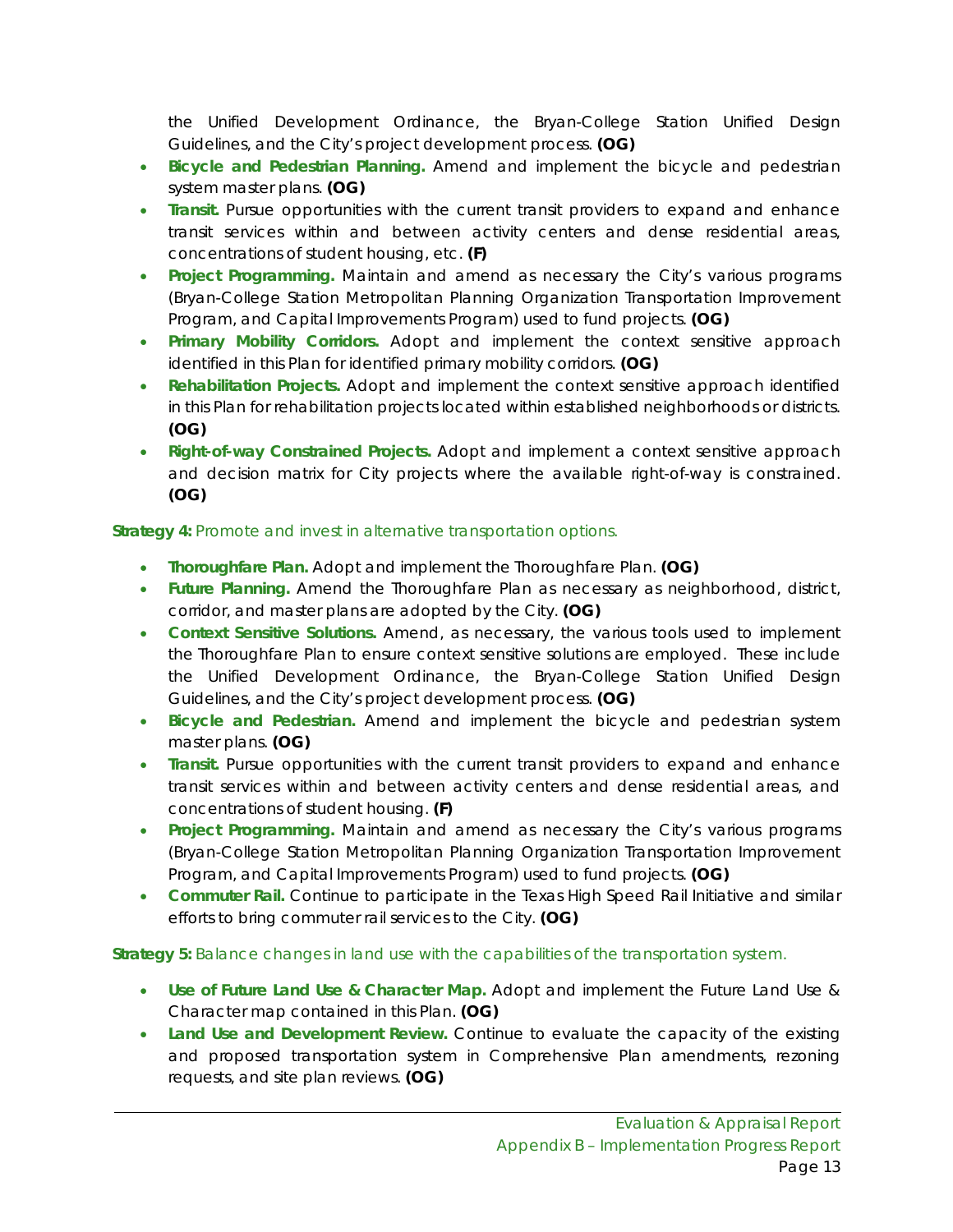- **Traffic Impact Analysis.** Require traffic impact analyses for all development proposals anticipated to generate significant volumes of traffic. **(OG & F)**
- **Monitor Trends.** Continue to collect and monitor transportation data including vehicle miles traveled, traffic counts, levels of service, transit ridership, and bicycle and pedestrian facility usage, crashes. **(OG)**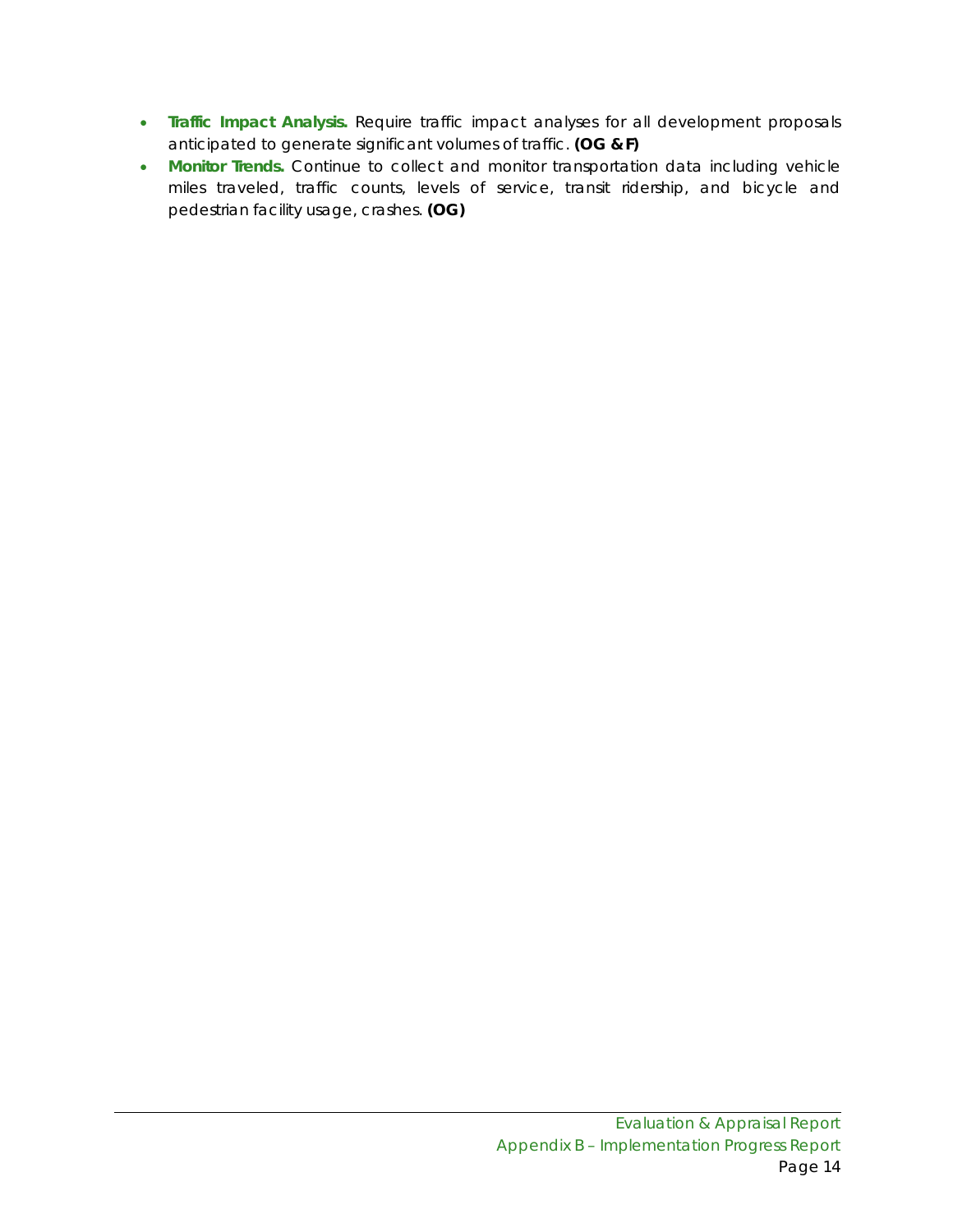Based on input received throughout the Comprehensive Plan update process, the Comprehensive Plan Advisory Committee has addressed the City's municipal service needs by establishing a goal for the City to plan for *municipal facilities that meet community needs, contribute to community character, are sensitive to the surrounding land uses, and provide exceptional municipal services.* The associated strategies and actions outline the steps the City will take in meeting this goal.

#### *Strategy 1: Maintain existing infrastructure.*

- **Focus on Infill.** Concentrate municipal services and facilities in infill areas versus fragmenting services. **(IP)**
- **Rehabilitation.** Invest in the sensitive rehabilitation of older water, sanitary sewer, electric, drainage, and other infrastructure in the City's oldest neighborhoods to maintain their viability and attractiveness for private property owners and homeowners. **(OG)**

# *Strategy 2: Develop, implement and maintain, through regular review, facilities and service master plans that support the planned growth and development pattern.*

- **Land Use Planning.** Establish a Land Use Plan that will meet the needs of the growing population through the planning horizon, while being mindful of growth limitations such as a lack of public infrastructure and services. **(OG)**
- **Service upon Annexation.** Develop plans for the expansion of municipal services in conjunction with annexation plans to ensure that the City is prepared to serve its residents upon annexation. **(OG)**
- **Keep Master Plans Current**. Continue to re-evaluate and update, as needed, key master plans every 3-5 years (water, wastewater, storm water, drainage management, solid waste, electric, Police, Fire). **(OG)**
- **Plan for Future Facilities.** Develop a comprehensive facilities plan that meets the future space and functional needs of City employees as well as the desired community space needs. **(IP)**

### *Strategy 3: Maintain exemplary levels of municipal services.*

- **Accreditations.** Pursue and receive accreditations City-wide. **(OG)**
- **City-wide Wi-Fi.** Determine feasibility of a City-wide, public "wi-fi" network (possibly in partnership with the City of Bryan and/or Texas A&M University). **(IP)**
- **Water Standards.** Meet or exceed State water quality standards for area streams, and maintain exemplary level of public drinking water quality and associated monitoring. **(OG)**
- **Storm Water Management.** Adhere to and require effective storm water management practices. **(OG)**
- **Economical Service.** Plan utility infrastructure and services and approve development only in areas that can be reliably and economically served within the City's capabilities. **(OG)**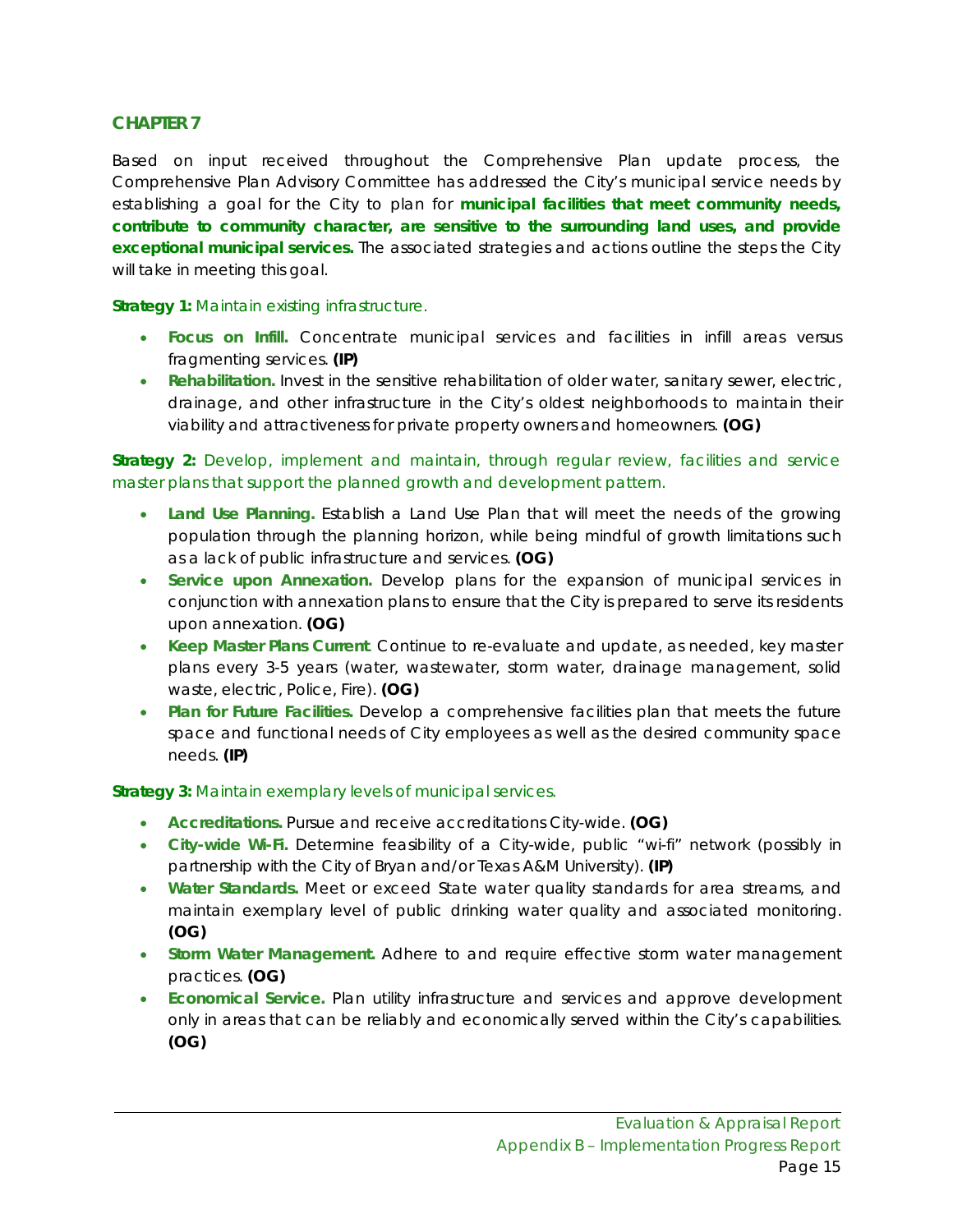- **Regional Cooperation.** Continue regional cooperation on solid waste management, and consider opportunities to consolidate or better coordinate other utility services with other area governments or service providers. **(OG)**
- **Excellent Service.** Maintain commitment to an excellent level of system operation and customer service for all City utilities and services. **(OG)**

# *Strategy 4: Expand municipal services and facilities consistent with growth expectations and to support the planned growth and development pattern.*

- **Consolidated Facilities.** Establish consolidated facilities for storage and maintenance of service vehicles and equipment, records storage, materials storage and other needs in locations that are accessible to areas served. **(F)**
- **Character of Public Buildings.** Design and construct public buildings, facilities and improvements, including a new City Hall, which reflect the character of their surroundings, blend well into existing neighborhoods and districts, and help to establish an identity and quality standard for newly-developing areas of the City. **(F)**
- **School Facilities.** Communicate with College Station Independent School District on facility coordination opportunities, especially to locate new elementary schools within neighborhoods whenever possible, and to ensure safe/walkable areas around schools. **(OG)**
- **Coordinated Improvements.** Capitalize on opportunities to achieve multiple community objectives through major infrastructure projects, such as coordinated road improvements, utility and drainage upgrades, sidewalk rehabilitation / installation / extensions, and streetscape enhancement. **(OG)**
- **Promote Infill and Redevelopment**. Program utility improvements and extensions to promote infill and redevelopment versus expansion of the urbanized area. **(OG)**
- **Electric Infrastructure.** Continue phased implementation of the long-range Electric Transmission Plan, along with other area partners, to ensure adequate and reliable supply to serve anticipated growth and to maintain College Station Utilities' capability for rapid response to system outages. **(OG)**
- **Water Infrastructure.** Continue phased expansion of water supply resources and associated production capabilities to meet shorter-term peak demands, as well as forecasted longer-term needs. **(OG)**
- **Public Safety.** Expand public safety facilities, including a satellite Police station in southern College Station and strategically placed Fire Stations, in order to provide adequate service and response times. **(OG)**

# *Strategy 5: Promote facilities and services delivery practices that encourage resource conservation and protection.*

- **Resource Conservation.** Determine practical ways to reduce energy consumption and implement resource conservation strategies in all areas of municipal service provision. **(OG)**
- **Runoff.** Limit the impacts of urban runoff on area creeks and bodies of water. **(OG)**
- **Green College Station.** Implement Green College Station initiatives and use "green" technologies and practices to reduce utility consumption, operate more efficiently, and limit facility impacts on nearby areas of the community. **(OG)**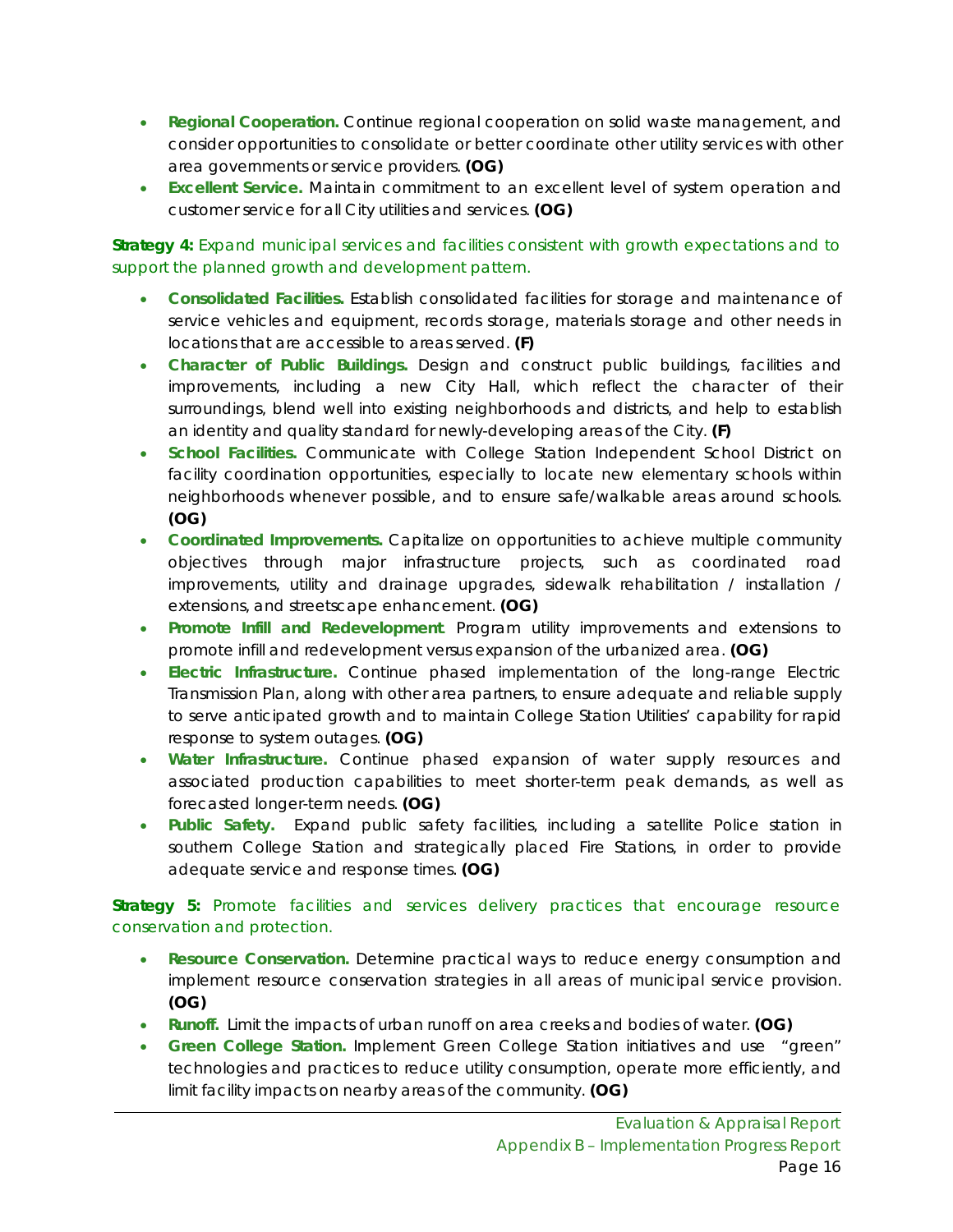- **Water Conservation.** Pursue and support local water conservation and re-use initiatives, specifically including the reuse of water to irrigate City facilities. **(OG)**
- **Recycling.** Promote solid waste reduction and recycling by residents, businesses, and local institutions, through the creation of initiatives that provide residents a convenient means of disposing of household hazardous waste. **(OG)**
- **Consolidated Services.** Identify ways to consolidate service delivery and create efficiencies in City government by minimizing sprawl and reducing service delivery costs. **(OG)**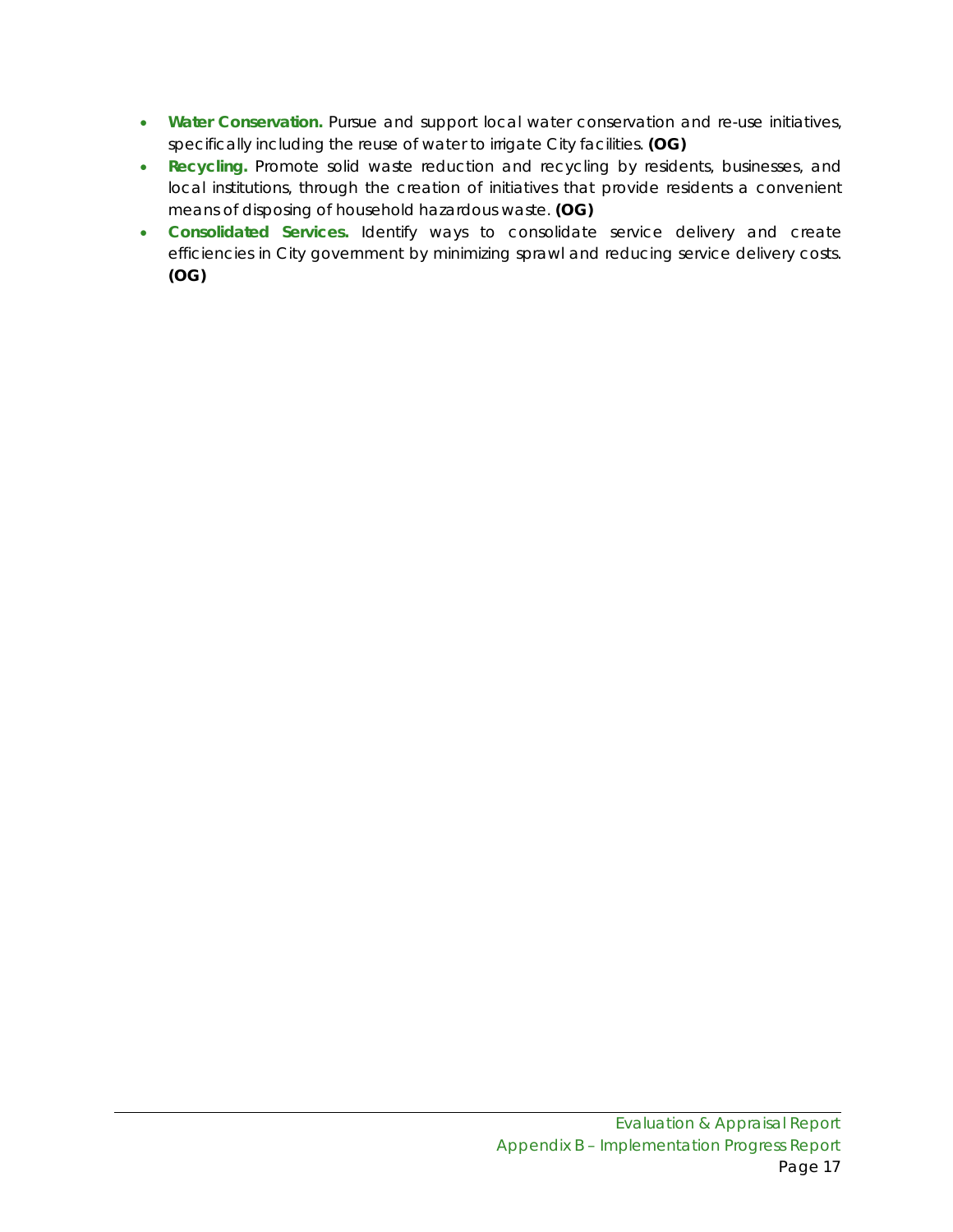The overall goal for College Station's growth in the years ahead is to **ensure fiscally responsible and carefully managed development aligned with growth expectations and in concert with the ability to deliver infrastructure and services in a safe, timely, and effective manner**. The five strategies in this section elaborate on these themes and community priorities.

*Strategy 1: Identify land use needs based on projected population growth.*

- **Strategic Land Use Planning.** Delineate planned growth areas and protection areas by assigning appropriate character classifications (e.g., urban and suburban versus rural) for the 20-year planning horizon, through the Future Land Use & Character map in the Comprehensive Plan. **(OG)**
- **Holding Area Zoning.** Ensure that the growth timing aspect of municipal zoning is employed effectively by establishing a direct link between character areas indicated on the Future Land Use & Character map and the development intensity permitted in these areas through the zoning map and Unified Development Ordinance provisions. **(OG)**
- **Zoning Integrity.** Guard against zoning map amendments that, cumulatively, can lead to extensive residential development in growth areas without adequate land reserves for a balance of commercial, public, and recreational uses. **(OG)**
- **University Coordination.** Coordinate with Texas A&M University and Blinn College concerning their projected enrollment growth and associated faculty/staff increases to plan effectively for the implications of further off-campus housing demand. **(OG)**
- **Monitor Trends.** In conjunction with periodic review of the Comprehensive Plan, identify market shifts that could have implications for desired housing types, retail or other commercial offerings, and particular public service and recreational needs. **(OG)**

#### *Strategy 2: Align public investments with the planned growth and development pattern.*

- **Coordinated Planning.** Ensure that the strategies and actions of this Comprehensive Plan carry through to the City's master plans. The City master plan updates should include provisions that relate directly to the City's Future Land Use & Character Plan (e.g., future utility master plans; Recreation, Park, and Open Space Master Plan; Bicycle, Pedestrian and Greenways Master Plan). **(OG)**
- **Certificate of Convenience and Necessity Boundary Extensions.** Extend the City's service area for sanitary sewer (the Certificate of Convenience and Necessity boundary) into the Extraterritorial Jurisdiction in an incremental and carefully timed manner, in concert with annexation activity and defined growth management objectives. **(OG)**
- **Strengthen the Water/Sanitary Sewer Extension Policy.** Amend the water/sewer extension policy to require extensions to be consistent with the Future Land Use & Character Plan; the City's ongoing growth area planning; and the City's utility master plans and multiyear Capital Improvement Plan. **(F)**
- **Oversize Participation.** Establish criteria to evaluate the fiscal impact and cost effectiveness of proposed over-sizing commitments by the City. **(F)**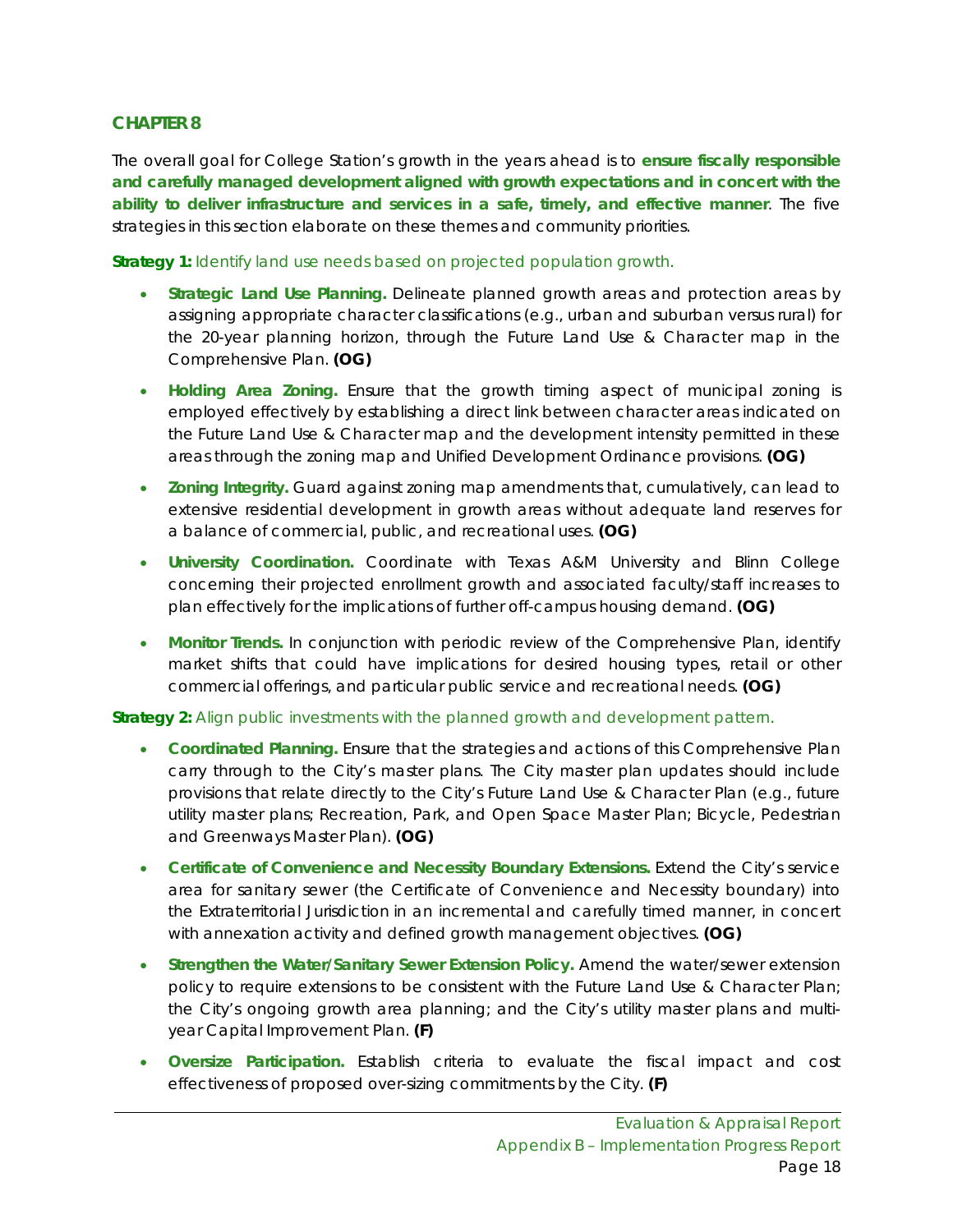- **Capital Improvements Programming.** Expand municipal facilities consistent with growth expectations and to support the desired growth and development pattern. **(OG)**
- **Impact Fees.** Extend water and wastewater impact fees into new, targeted growth areas in the Extraterritorial Jurisdiction. Also, establish road impact fees within the City as authorized by Texas statute. **(F)**
- **Traffic Impact Analysis.** Protect road capacity and safety by strengthening requirements for Traffic Impact Analyses when proposed developments exceed a designated size or projected trip generation. Provisions for analysis and potential mitigation should be extended to significant single-family residential developments as requirements in the Unified Development Ordinance currently apply only to non-residential and multi-family projects. **(F)**
- **Parkland Dedication.** In follow-up to the City's extension of parkland dedication requirements into the Extraterritorial Jurisdiction, monitor the program parameters to ensure desired outcomes. **(OG)**
- **Interlocal Cooperation.** Pursue interlocal cooperation agreements with Brazos, Grimes, and Burleson counties; City of Bryan; Texas A&M University; and other service providers, as appropriate. Such agreements can address coordination of subdivision review, thoroughfare planning, floodplain management, and utility and other service provision, among other matters of mutual interest. **(OG)**

*Strategy 3: Balance the availability of and desire for new development areas with redevelopment and infill opportunities.*

- **Infrastructure Investments.** Invest in the necessary infrastructure to increase redevelopment potential for areas identified in **Chapter 2: Community Character**. Concentrating property development within the City makes efficient use of infrastructure and supports the City's Green College Station effort. **(OG)**
- **Holding Area Annexations.** Use annexation to incorporate and appropriately zone areas to protect them from premature development. This strategy can also be employed in areas where the City wishes to maintain a rural character. **(F)**
- **Growth Area Targeting.** Coordinate zoning, capital improvement programming, and municipal services planning to prepare targeted growth areas as identified on the Concept Map in **Chapter 2: Community Character**. **(F)**
- **Zoning in Support of Redevelopment.** Together with other incentive measures, apply targeted zoning strategies to designated Redevelopment Areas identified on the Future Land Use & Character map. Options may include items such as reduced setbacks, waiver to height limitations, increased signage, increased density, reduced parking standards, and reduced impact fees. **(F)**

*Strategy 4: Identify and implement growth management techniques for areas within the Extraterritorial Jurisdiction.*

• **Intergovernmental Cooperation.** Coordinate the City's regulatory strategy for rural lot sizes with efforts by the Brazos County Health Department to increase the minimum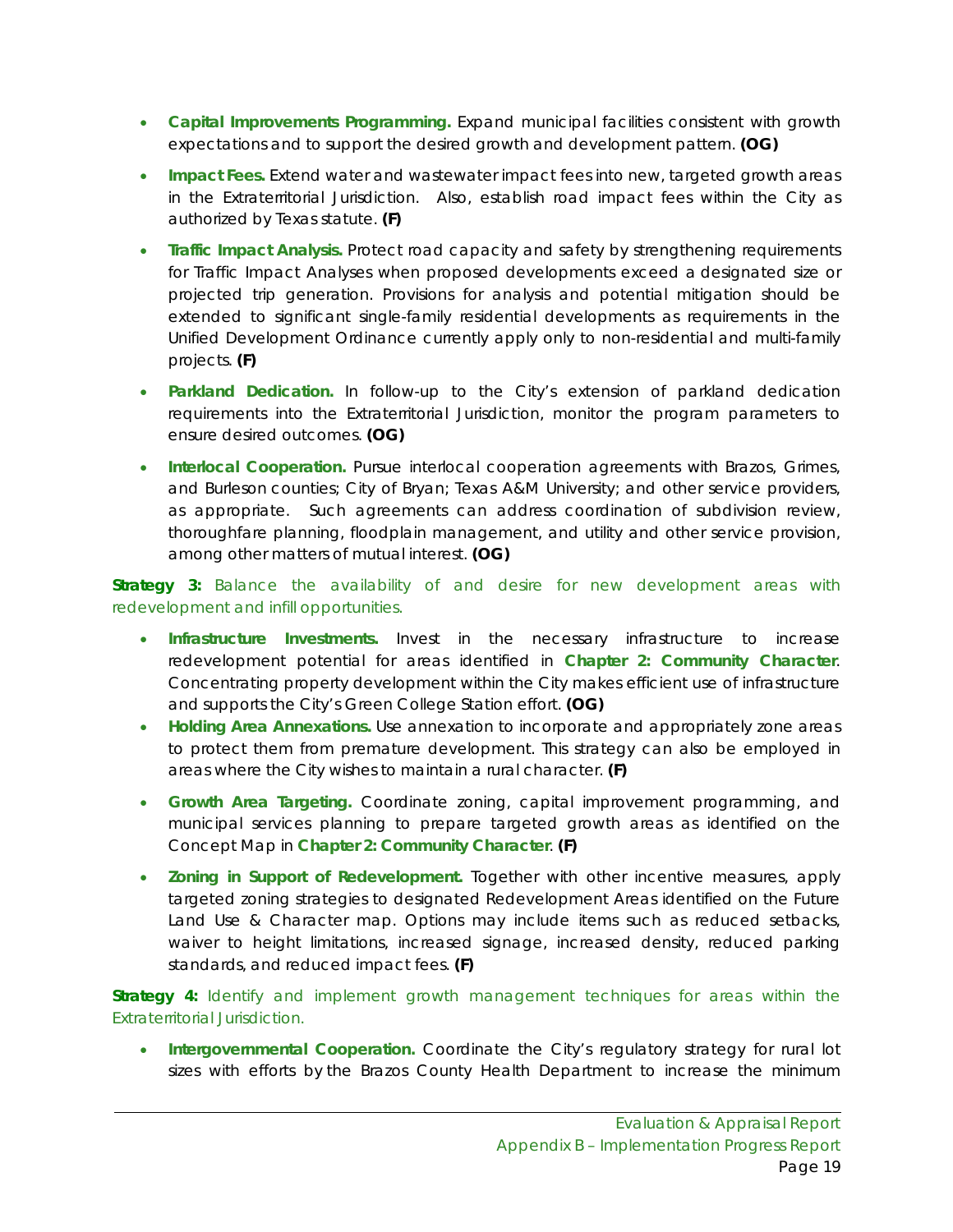required lot size for allowing on-site sewer treatment systems from one acre to a larger size, as needed, to address public health and safety concerns. **(N/A)**

- **Pursue Development Balance.** Consider the development of regulations and fees that help level the playing field between in-City and Extraterritorial Jurisdiction development. Ensure that Extraterritorial Jurisdiction development contributes its fair share to the longterm costs of extending public infrastructure and services to fringe areas. **(OG)**
- **Growth Area Annexations.** Pursue strategic annexations, if feasible from a fiscal and service provision standpoint, to extend the City's land use regulations to Extraterritorial Jurisdiction areas facing immediate and near-term development pressures. This should also include areas where City utilities have already been extended. **(F)**
- **Conservation Area Annexations.** Pursue strategic annexations in areas not targeted for significant urban or suburban development in the near term. This enables the City to apply growth management measures to discourage premature and inappropriate development. **(F)**
- **Voluntary Annexations.** Utilize the utility extension policy as a means to encourage landowners to agree to annexation by way of voluntary petition to protect the City's long-term interests in significant areas of the Extraterritorial Jurisdiction, such as along key transportation corridors. **(OG)**
- **Non-Annexation Agreements.** Target certain annexation efforts to areas where land owners maintain a TEXAS TAX CODE exemption on their property for agricultural use. In such cases, the City must offer the property owner an opportunity to enter into a nonannexation development agreement with the City in lieu of annexation. This strategy can be an effective way of assuring limited development on the property for up to 15 years. **(OG)**
- **Fiscal Impact Analysis.** Continue to complete thorough cost-benefit analyses to evaluate all proposed annexations. Explore available fiscal impact models that provide a more robust analysis. **(OG)**
- **Land Conservation.** In support of the Green College Station Action Plan, protect natural resources by recruiting land trusts and conservation organizations to consider acquisition and preservation of targeted open areas. **(F)**

*Strategy 5: Encourage and promote the redevelopment of land that is currently occupied by obsolete or non-functioning structures.*

- **Redevelopment of Retail.** Continue to emphasize redevelopment and revitalization opportunities for large retail sites such as Post Oak Mall and the vacant former groceryanchored retail center along South College Avenue near University Drive. **(OG)**
- **Parking Management.** Encourage residential, commercial and mixed development models in the City's targeted Redevelopment Areas, as identified on the Future Land Use & Character map, that focus on integration of structured parking to enable more productive use of the overall site in place of extensive surface parking. **(OG)**